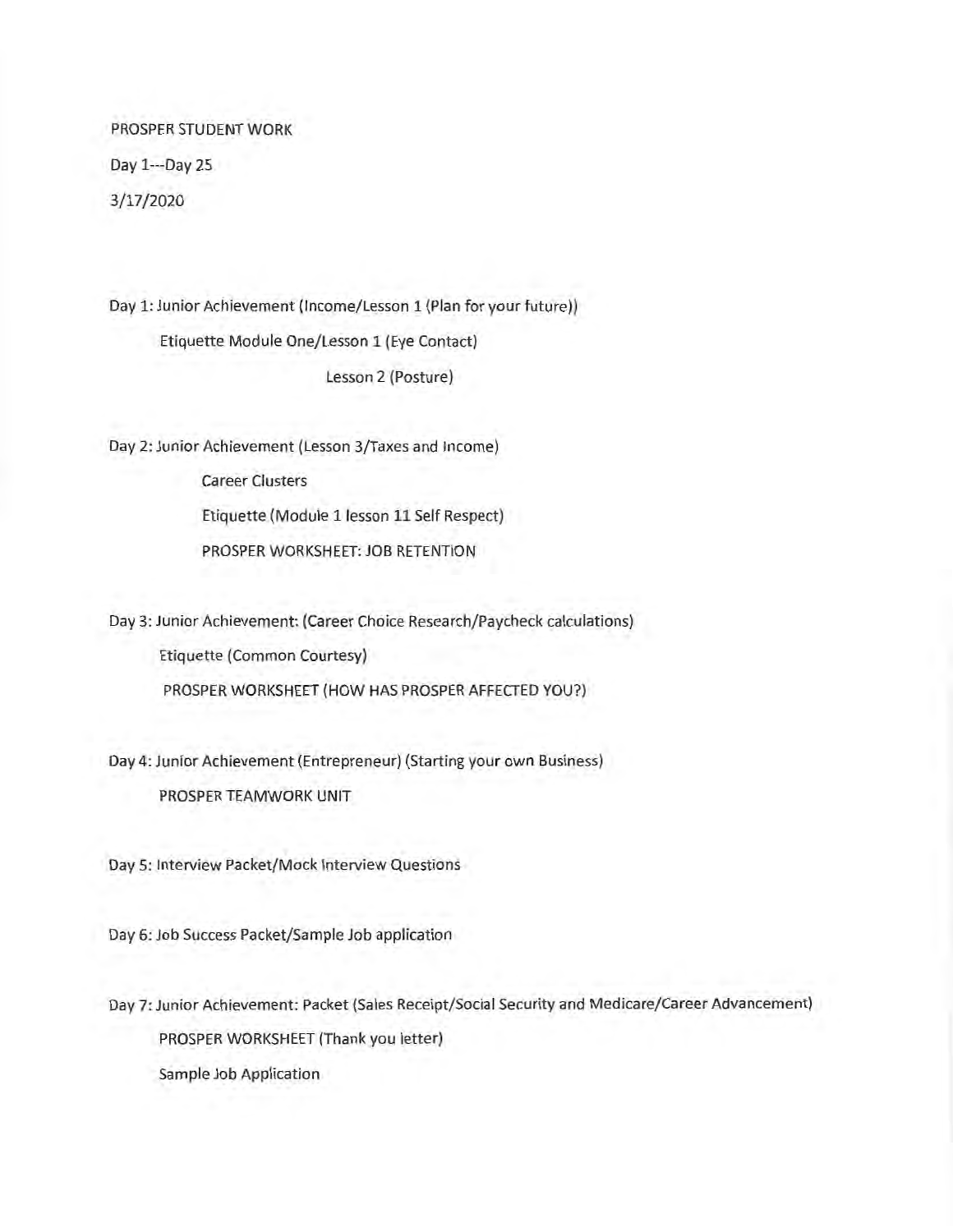Day 8: Junior Achievement: (Saving and Investing)

PROSPER WORKSHEET: Quote of the Day (Life is a Journey)

Day 9: PROSPER PACKET (GOAL SETTING) Vocabulary/Terminology (Goal Setting) Future Goals

Day 10: Effective Self-Advocacy

PROSPER WORKSHEET (Effective Self-Knowledge and Self Advocacy) Terminology/Vocabulary (Effective Self-Knowledge)

Day 11: Junior Achievement: Debit and Credit/Online and Mobile Security Etiquette: Conversation and Social Skills

Day 12: Etiquette: Appearance and the Job Force Worksheet: Proper dress/attire for work force

Day 13: Junior Achievement: Debit and Credit PROSPER worksheet: Personal Data/Personal Information Fact Sheet/Personal Information (Ferdie's fact sheet)

Day 14: PROSPER REVIEW

Entrepreneur Worksheet ([Study.com](https://Study.com))

Union Members and Leadership worksheet ([Study.com](https://Study.com))

Day 15: Junior Achievement: Writing a Check/Check Register

Worksheet: Tracking Expenses

PROSPER WORKSHEET: Getting to know one another (TEAM BUILDING)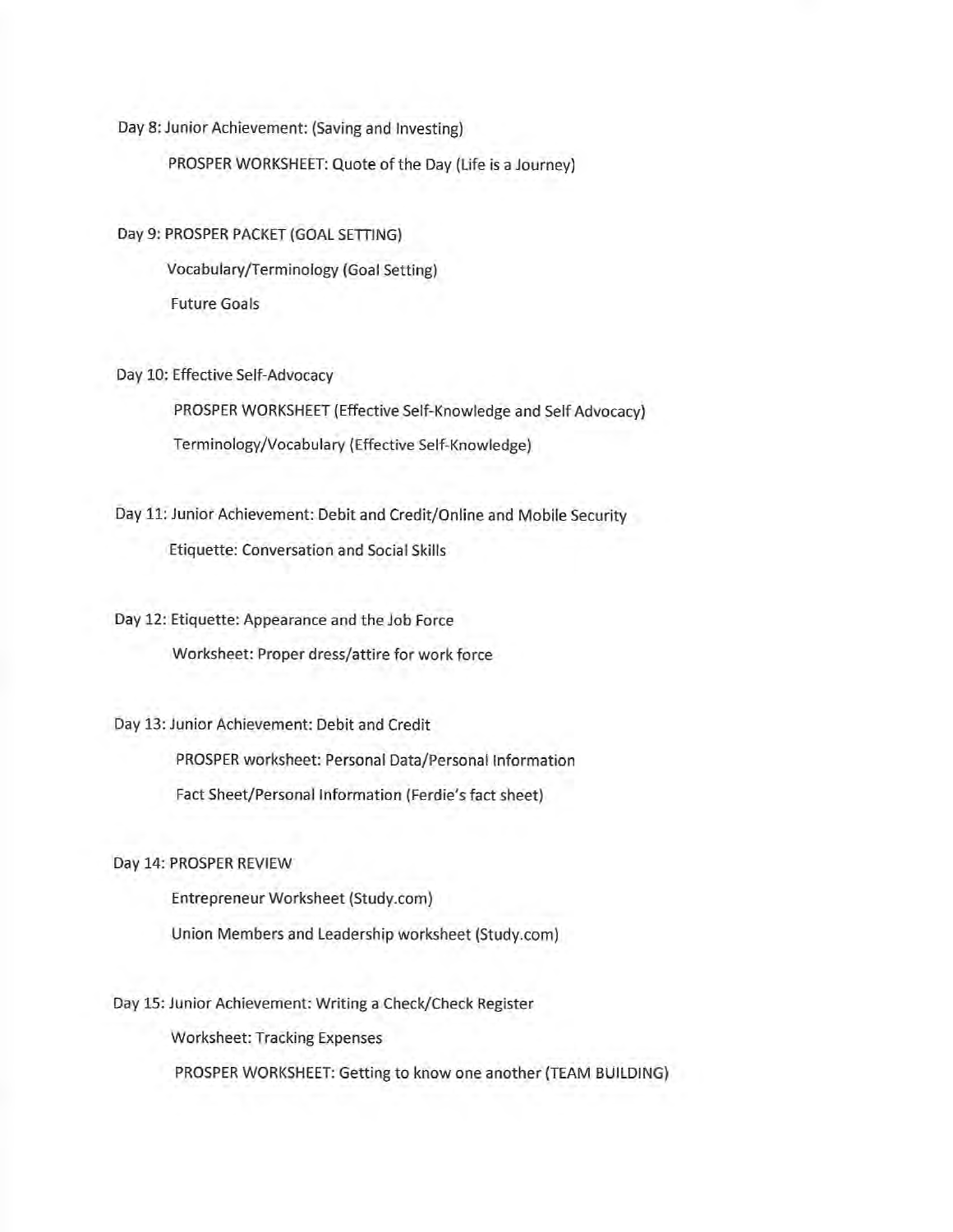Day 16: Junior Achievement: Lease/Own Worksheet

Buying/renting an automobile

Budget topics

PROSPER WORKSHEET: Creative Thinking (team building)

Day 17: Junior Achievement: Budget Description (What is a Budget?)

Career Advancement ([Study.com](https://Study.com)}

Quiz (Job Interview basics)

Worksheet: Comparing Sales Prices

Day 18: Junior Achievement: Sample Budgets (Personal Budget) Etiquette: Public Speaking and proper use of work- related language PROSPER WORKSHEET(S): 10 things that are most important to you....

Day 19: Worksheet: Workplace Bullying/Harassment

Dealing with work-place stress

PROSPER REVIEW

PROSPER WORKSHEETS/ ADVICE and Creative Thinking

Day 20: Interview Preparation

Career Clusters (Interest Survey)

Day 21: Techniques for dealing with Stress Etiquette: Navigating a table setting PROSPER student/Self-Assessment

Day 22: Goals/Goal Setting Worksheet

Worksheet: PROSPER IMPACT ON YOUR LIFE

What was the best advice you ever received?